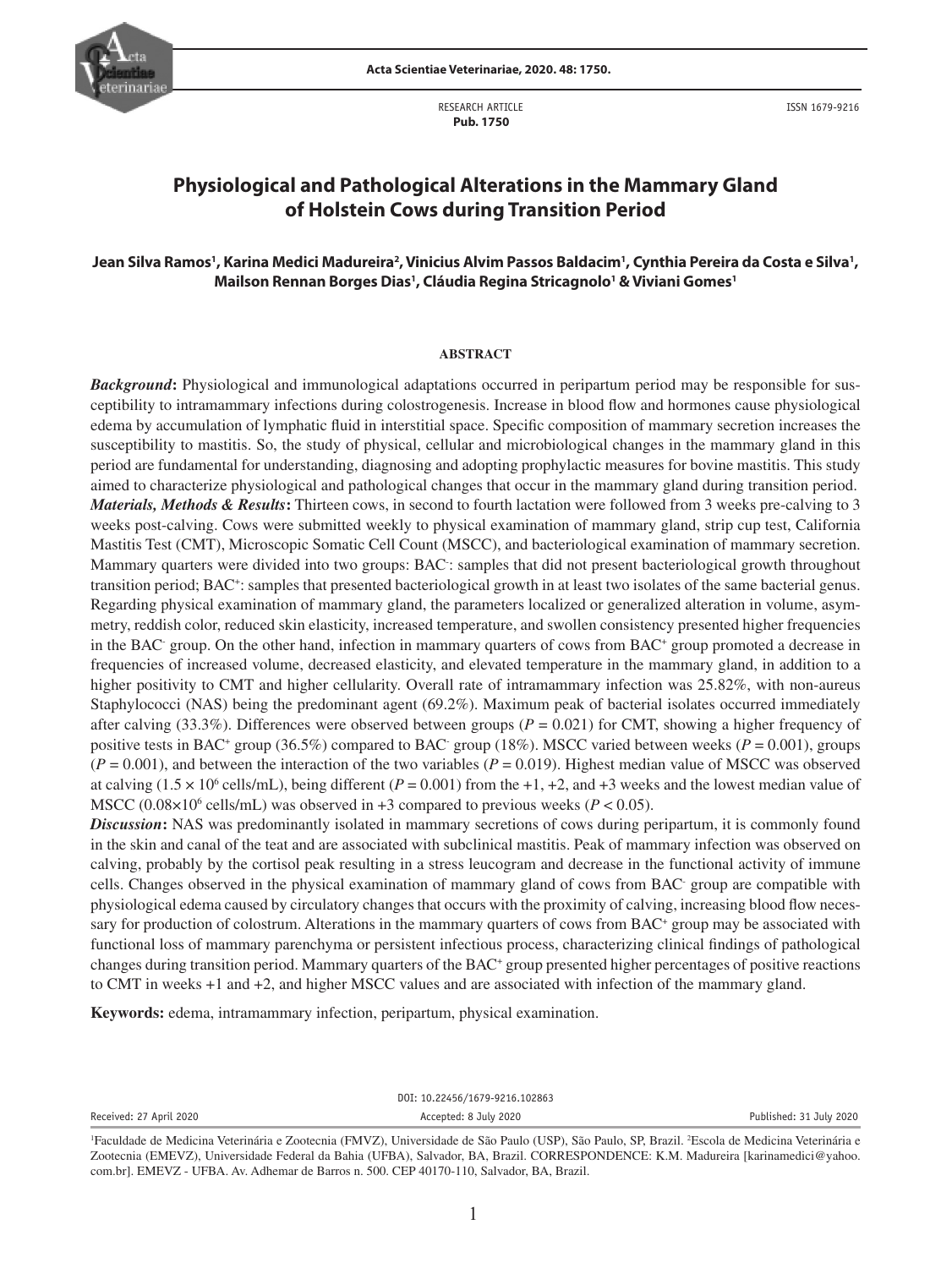### **INTRODUCTION**

Mammary gland of cows can undergo successive renovations during cycles that comprise lactation: lactogenesis I (growth, differentiation and colostrogenesis), lactogenesis II (full lactation) and involution (non-lactating state). In lactogenesis I gestation induces changes in endocrine system responsible for proliferation of the mammary parenchyma [14] and IgG1 are transported by mammary epithelial cells through transcytosis four weeks before calving until calving [2].

Increase in blood flow and action of hormones involved in lactogenesis I cause accumulation of lymphatic fluid in interstitial space, promoting physiological edema in udder, making it more susceptible to physical damage [12].

Composition of colostrum and transitional milk are also unfavorable to defense system of mammary gland during peripartum, increasing the susceptibility to mastitis. Despite large number of somatic cells present in these secretions, there is a low proportion and reduced viability of neutrophils [4]. Predominant IgG1 in colostrum does not contribute to phagocytosis of bacteria by polymorphonuclear cells due to its low opsonizing activity [5].

Colostrogenesis may be a risk phase for mastitis in immediate postpartum and it is extremely difficult to differentiate physiological from pathological edema of udder, due to the similarity of clinical signs and inviability of tests that estimate the cellularity of mammary secretion in this period [17]. The aim of this study was to characterize physiological and pathological alterations in mammary gland of Holstein cows during transition period.

### **MATERIALS AND METHODS**

### *Animals and conditions of study*

The study was conducted between September and November on an experimental farm belonging to the Paulista Agency of Agribusiness Technology (APTA) located in the city of Nova Odessa - São Paulo, Brazil (latitude 22°75′S and longitude 47°27′W). Thirteen Holstein cows were selected, between second and fourth lactation, according to the date of insemination and calving prediction. Cows were monitored weekly at seven different times during the transition period, including calving (week -3 to week +3), and were submitted to physical examination of the mammary gland (n= 52 mammary quarters, 364 evaluations, weeks -3 to +3), examination of mammary secretion that included strip cup test ( $n= 156$  samples, weeks  $+1$  to  $+3$ ), California Mastitis Test - CMT (n= 156 samples, weeks +1 to +3), microscopic somatic cell counts - MSCC (n= 208 samples, from calving to +3), and bacteriological examination ( $n= 364$  samples, weeks  $-3$  to  $+3$ ).

Management procedures adopted during study were according to farm routine, including dry cow therapy using a product  $(Mastijet fort)<sup>1</sup> containing$ the antimicrobials tetracycline (200 mg), neominine (250 mg), and bacitracin (2000 IU) with 10 mg of prednisolone.

Cows were transferred to the maternity pen composed of *Cynodon* grass, 30 days before the expected calving. Regarding the welfare conditions, the absence of coverage was verified; except for the existence of some trees, there were no specific areas for parturition and the deliveries were not attended at night. After calving, animals were transferred to paddocks for newly calved cows and separated in batches according to dairy production.

Composition of the diet offered to cows during pre and postpartum was the same; however, the amounts of corn silage (prepartum: 20 kg, postpartum: 35 kg) and concentrate (prepartum: total equivalent to 3 kg, postpartum: 1 kg for each liter of milk produced) were different. The anionic balance of diet was not considered due to low rates of occurrence of hypocalcemia and retained placenta. Drench postpartum was also not provided.

Physical examination of the mammary gland was performed in a containment trunk, according to Grunert [8]. All mammary quarters were examined by inspection and palpation. Parameters used in the physical examination are presented in Table 1.

### *Samples and parameters*

After physical examination, the cows were transferred to milking parlor in order to ensure the hygiene of the samples for bacteriological examination. Teats were predipped with 2% sodium hypochlorite solution and dried with individual paper towels; then the first mammary secretion jets were discarded for the strip cup test.

For bacteriological examination, 3 mL of mammary secretion was obtained in sterile plastic bottles with screw caps, after disinfecting teats with 70% alcohol [9] and it was performed according NMC [14].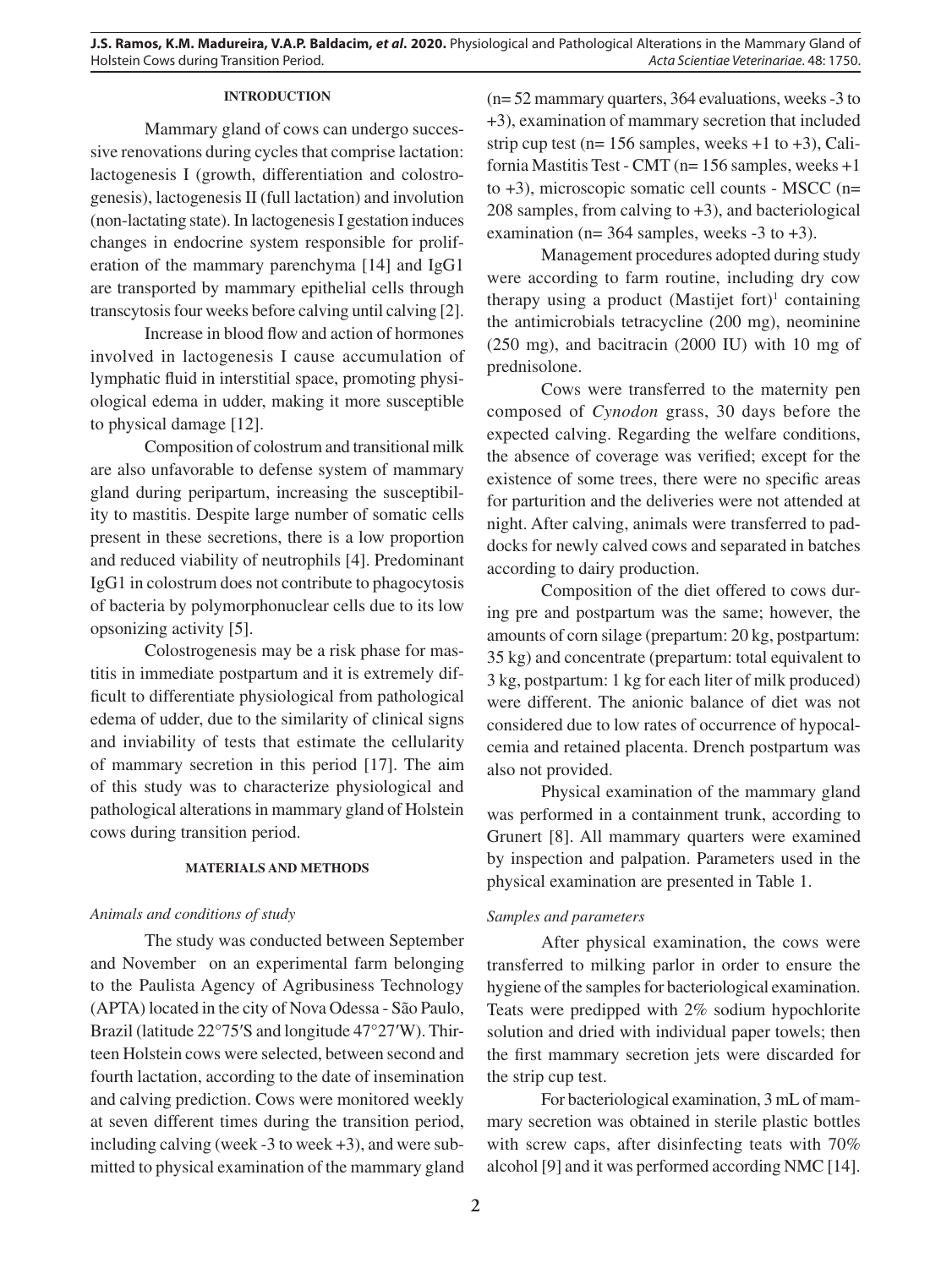Samples were considered to have an intramammary infection (IMI) if they had three or more colonies of the same type. Samples with three or more species on a plate were considered contaminated. If no bacterial growth was observed after 72 h on the initial culture the incubated sample was replated.

California Mastitis Test (CMT) and Microscopic Somatic Cell Count (MSCC) were performed from parturition. For CMT, samples with negative or traces results were considered negative because of the high cellularity expected for this phase of lactation, whereas 1+ to 3+ reactions were considered positive [21]. For MSCC, 50 mL of mammary secretion was obtained in conical plastic tubes [6].

Mammary quarters that did not present bacterial isolation at any of the study times  $(-3 \text{ to } +3)$  were included in the BAC- group, while those with at least two isolates of the same bacterial genus were grouped in the BAC<sup>+</sup> group.

## *Statistical analysis*

Statistical analysis was performed using the Statistical Social Package Science program - version 18. Variables of the study were qualitative (binary and ordinal) and quantitative. Generalized estimating equations (GEE) from a generalized linear model (GLM) was used with a logistic model for qualitative binary and ordinal variables. The quantitative MSCC variable was tested for the type of distribution and adjusted for the best model according to the Akaike information criterion (AIC). For the latter, the model of distribution Gama on the GEE was adopted. Time and group were the predictor variables tested for effect and interaction. In the definition of the model, exponential parameters were proposed to obtain odds ratio (OR) and confidence interval.

### **RESULTS**

During the study, some samples were discarded due to insufficient volume and manifestation of disease (ketosis) in three cows. In addition, during the sample division into the experimental groups (BAC+ and BAC-), eight mammary quarters needed to be excluded from the study because they had only one bacterial isolation, making it impossible to perform appropriate statistical tests. Thus, 302 samples were evaluated for bacteriological examination (151 samples in the BAC<sup>+</sup> group and 151 samples in the BAC- group, between weeks -3 to +3), 303 physical evaluations of the mammary quar-

ters (152 in the BAC<sup>+</sup> group and 151 in the BAC<sup>-</sup> group, between weeks  $-3$  to  $+3$ ), 128 samples for CMT (63) in the BAC<sup>+</sup> group and 65 in the BAC<sup>-</sup> group, between weeks  $+1$  to  $+3$ ), and 174 samples for MSCC (86 in the BAC+ group and 88 in the BAC- group, between the week of calving to the week  $+3$ ).

Overall infection rate during transitional period was 25.82% (78/302), considering all mammary quarters evaluated between weeks -3 and +3. Mixed infections and those with a single bacterial agent were observed in 2.64% (8/302) and 23.17% (70/302) of the samples, respectively. Non-aureus Staphylococci (NAS) was isolated from 69.2% (54/78) of the total positive samples for bacteriological examination (n = 78); 10.3% (8/78) was *Corynebacterium* spp., 6.4% (5/78) was *Streptococcus* spp., 3.8% (3/78) was *Serratia marcescens*, and 10.3% (8/78) comprised associations between different microorganisms.

Distribution of bacterial isolates in each week of the transitional period revealed a maximum peak immediately after calving (33.3%, 16/48), with NAS being the main agent isolated. On the other hand, the second week postpartum (+2) was characterized by a lower infection rate (7.7%, 4/52). For other studied moments (weeks -3,  $-2$ ,  $-1$ ,  $+1$  and  $+3$ ), frequencies of bacterial isolates were 27.1; 23.1; 25.5; 21.2 and 17.3%, respectively.

The effect of the group (BAC<sup>+</sup> and BAC<sup>-</sup>), evaluated weeks  $(-3 \text{ to } +3)$ , and interaction between groups and weeks on the physical parameters of the mammary gland, besides the odds ratio are presented in Table 1. The parameters generalized volume alteration, elasticity of the skin, and increase in temperature of the mammary gland differed between the experimental groups  $(P = 0.001; 0.011$  and 0.003, respectively), with the highest frequencies occurring in the BAC- . Evaluation of the effect of time (weeks) on the physical parameters revealed higher frequencies in the BAC- group for generalized volume alteration  $(P = 0.001)$ , localized volume alteration ( $P = 0.044$ ), asymmetry ( $P = 0.001$ ), reddish coloration of the mammary gland  $(P = 0.019)$ , decreased elasticity  $(P = 0.001)$ , increased temperature  $(P = 0.001)$ , swollen consistency of the mammary gland  $(P = 0.001)$ , and altered consistency of the teats  $(P = 0.001)$ 0.001). No significant differences were observed when the interaction between groups and time was evaluated. The strip cup test was positive for only one mammary quarter at weeks  $+1$  and  $+2$  (BAC<sup>+</sup> group), setting as the only positive samples for clinical mastitis.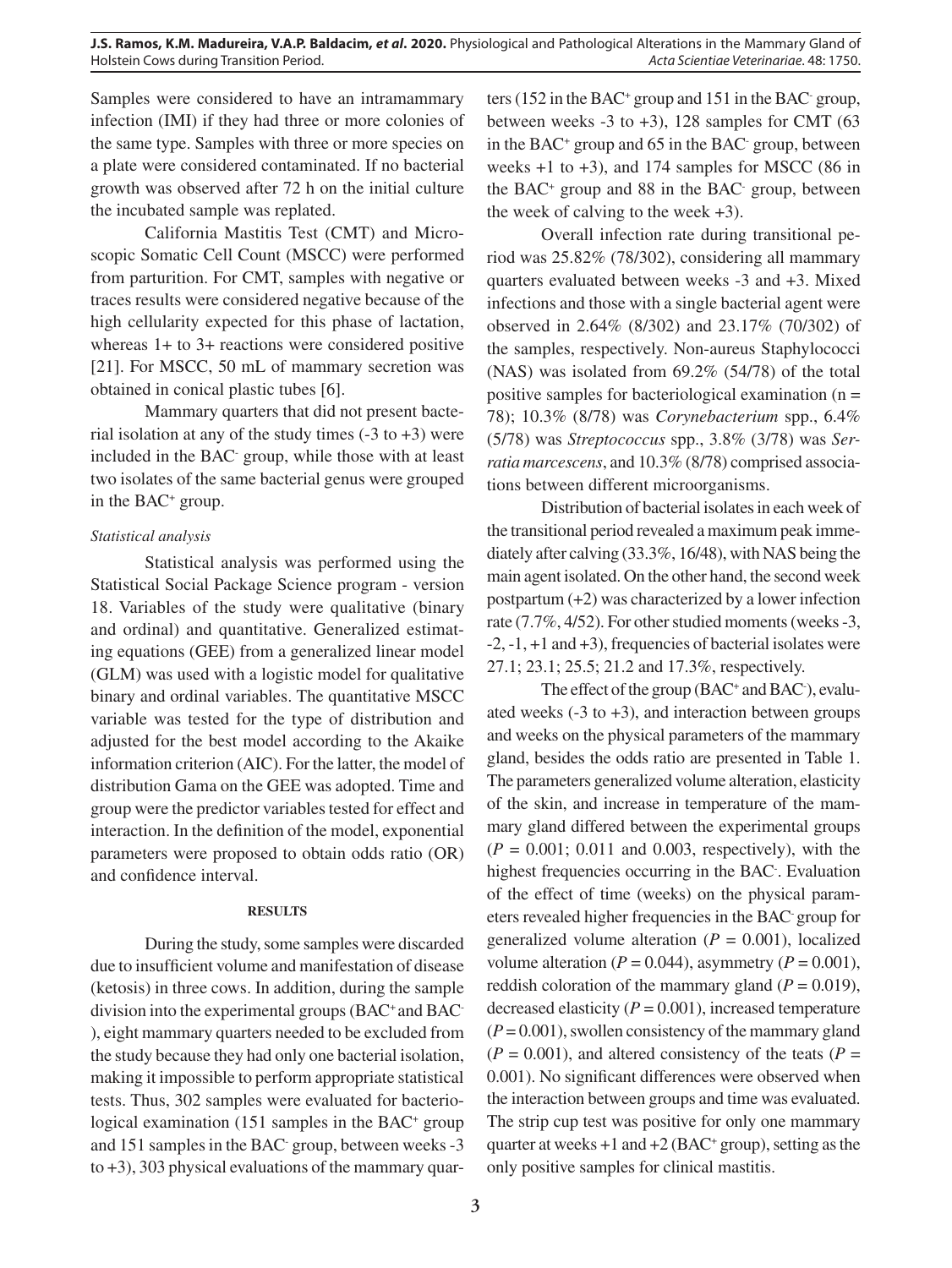**J.S. Ramos, K.M. Madureira, V.A.P. Baldacim,** *et al***. 2020.** Physiological and Pathological Alterations in the Mammary Gland of Holstein Cows during Transition Period. *Acta Scientiae Veterinariae*. 48: 1750.

| Parameter             |               | $BAC+$        | BAC <sup>-</sup> | OR <sup>1</sup> | CI(95%)         | Effects  |          |       |
|-----------------------|---------------|---------------|------------------|-----------------|-----------------|----------|----------|-------|
|                       |               |               |                  |                 |                 | Week (W) | Group(G) | W x G |
| Generalized V.        | Changed       | 23(35/152)    | 45.7(69/151)     | 0.245           | 0.134-0.447     | $0.000*$ | $0.000*$ | 0.944 |
|                       | Normal        | 77(117/152)   | 54.3(82/151)     |                 |                 |          |          |       |
| Localized V.          | Changed       | 3.3(5/152)    | 4.6(7/151)       | 0.69            | 0.170-2.797     | $0.044*$ | 0.604    | 0.959 |
|                       | Normal        | 96.7(147/152) | 95.4(144/151)    |                 |                 |          |          |       |
| Asymmetry             | Changed       | 27.6(42/152)  | 31.8(48/151)     | 0.829           | 0.486-1.413     | $0.000*$ | 0.49     | 0.687 |
|                       | Normal        | 72.4(110/152) | 68.2(103/151)    |                 |                 |          |          |       |
| Color                 | Reddish       | 2.0(3/152)    | 8(12/150)        | 0.372           | 0.074-1.859     | $0.019*$ | 0.228    | 0.342 |
|                       | Normal        | 98(149/152)   | 92(138/150)      |                 |                 |          |          |       |
| Elasticity            | Decreased     | 61.8(94/152   | 74.2(112/151)    | 0.474           | 0.259-0.868     | $0.000*$ | $0.011*$ | 0.092 |
|                       | Normal        | 38.2(58/152)  | 25.8(39/151)     |                 |                 |          |          |       |
| Temperature           | Increased     | 19.7(30/152   | 32.5(49/151)     | 0.349           | 0.173-0.703     | $0.000*$ | $0.003*$ | 0.509 |
|                       | Normal        | 80.3(122/152) | 67.5(102/151)    |                 |                 |          |          |       |
| Consistency           | Swollen       | 46.7(71/152)  | 53(80/151)       | 0.430           | $0.181 - 1.020$ | $0.001*$ | 0.291    | 0.373 |
|                       | Firm          | 17.1(26/152)  | 17.2(26/151)     | 0.939           | 0.398-2.214     |          |          |       |
|                       | Normal        | 36.2(55/152)  | 29.8(45/151)     |                 |                 |          |          |       |
| Injuries              | Present       | 3.9(6/152)    | 7.3(11/151)      | 0.541           | 0.192-1.527     | 0.629    | 0.246    | 0.419 |
|                       | Absent        | 96.1(146/152) | 92.7(140/151)    |                 |                 |          |          |       |
| Lymph nodes           | Increased (1) | 27.6(42/152)  | 20.5(31/151)     | 0.544           | 0.235-1.260     | 0.387    | 0.453    | 0.908 |
|                       | Increased (2) | 13.8(21/152   | 30.5(46/151)     | 1.508           | 0.652-3.488     |          |          |       |
|                       | Normal        | 58.6(89/152)  | 49(74/151)       |                 |                 |          |          |       |
| Injuries - teats      | Present       | 25(38/152)    | 19.9(30/151)     | 1.344           | 0.777-2.324     | 0.132    | 0.29     | 0.886 |
|                       | Absent        | 75(114/152)   | 80.1(121/151)    |                 |                 |          |          |       |
| Supernumerary teat(s) | Present       | 0(0/152)      | 4.6(7/151)       |                 |                 |          |          |       |
|                       | Absent        | 100(152/152)  | 95.4(143/151)    |                 |                 |          |          |       |
| Consistency - teat(s) | Thelitis      | 0.7(1/152)    | 2.6(4/151)       | 0.430           | $0.181 - 1.020$ | $0.001*$ | 0.291    | 0.373 |
|                       | Cisternitis   | 3.3(5/152)    | 3.3(5/151)       | 0.939           | 0.398-2.214     |          |          |       |
|                       | Normal        | 96.1(146/152) | 94(142/151)      |                 |                 |          |          |       |

**Table 1.** Results of the physical examination of mammary gland of cows during the transition period.

\**P* < 0.05 by test GEE; Generalized V.= Generalized volume; Localized V.= Localized volume; 1 OR= Odds ratio, 95% confidence interval (CI).

According CMT, differences were observed between groups ( $P = 0.021$ ), with a higher frequency of positive tests in the BAC<sup>+</sup> (36.5%, 23/63) compared to BAC (18%, 12/65). BAC<sup>+</sup> group had a greater chance of presenting a positive result during transition period  $(OR = 2,585, 95\% \text{ CI} = 1,153-5,797)$ . However, time and interaction between time and groups were not significant for CMT ( $P = 0.560$  and 0.640, respectively).

MSCC varied between studied weeks (*P* = 0.001), between groups  $(P = 0.001)$ , and between interaction of the two variables  $(P = 0.019)$ . Highest median value of MSCC was observed at the calving week (1.5  $\times$  10<sup>6</sup> cells/mL, minimum value = 0.24  $\times$  10<sup>6</sup> cells/mL and maximum value =  $59.0 \times 10^6$  cells / mL) being different ( $P = 0.001$ ) from the weeks  $+1$ ,  $+2$ , and  $+3$ . The lowest median value  $(0.08 \times 10^6 \text{ cells/mL}, \text{minimum}$ value =  $0.007 \times 10^6$  cells/mL and maximum value =  $19.0 \times 10^6$  cells/mL) was observed in +3, compared to all previous weeks  $(P < 0.05)$  [Figure 1]. Comparing groups, in the postpartum period, the BAC+ had median values of  $5.0 \times 10^5$  cells/mL (minimum value =  $0.07 \times$  $10^5$  cells/mL and maximum value = 30.4  $\times$  10<sup>6</sup> cells / mL), while the BAC- group had cell counts equivalent to 2.87  $\times$  10<sup>5</sup> cells/mL (minimum value = 0.23  $\times$  10<sup>5</sup> cells/mL and maximum value =  $59.2 \times 10^6$  cells/mL).

#### **DISCUSSION**

This study evaluated physiological and pathological changes occurred in the mammary gland and milk examination of Holstein cows during transition period. To our knowledge, there are no published studies addressing the differentiation between physiological and pathological edema of the mammary gland, which directly aids in the diagnosis of clinical mastitis.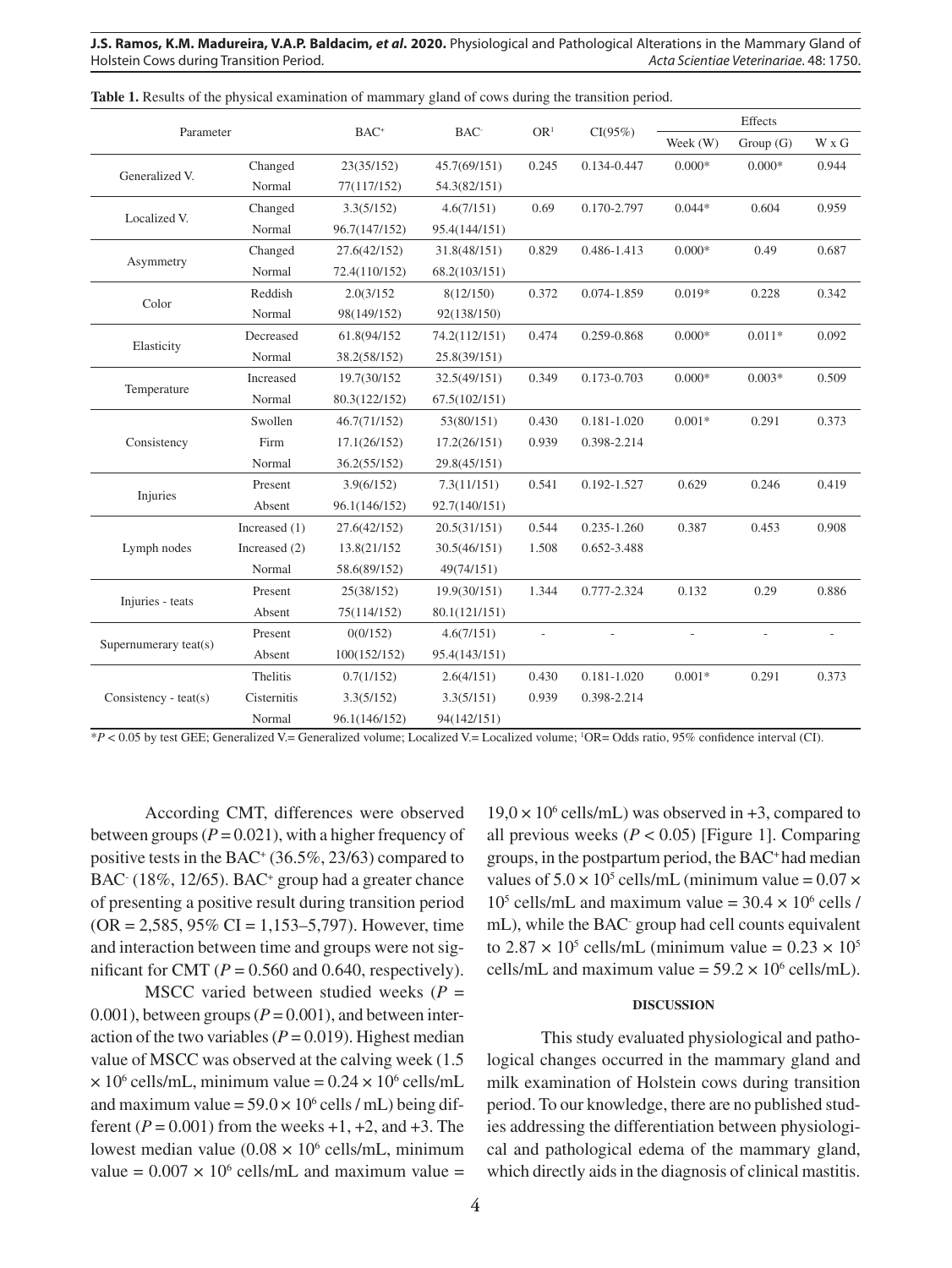

**Figure 1.** Median values of somatic cell count (SCC) of milk from BAC<sup>+</sup> and BAC- Holstein cows in postpartum period.

Overall rate of mammary infection for the transitional period was 25.82%. NAS were predominantly isolated in the mammary secretion of cows during peripartum (69.2%), similar to the frequency of 76.92% observed by Reis *et al*. [17] in the same property selected for the present research, while Odenstsen *et al*. [15] found frequencies of 31.7%, indicating that sanitary management of the property directly impacts the rates and type of bacterial agents that cause mammary infections.

NAS bacteria are commonly found in the skin and canal of the teat and are associated with subclinical mastitis [20]; this aspect was verified in the present study, since of the 78 positive samples in the bacteriological examination, only one presented a positive result in the strip cup test. A previous study showed that some factors are associated with NAS infections, such as primiparous cows and a history of high SCC in cows [16].

Cows evaluated in the present study were treated during the dry period with a commercial product containing antibiotics and corticoid<sup>1</sup>. However, although dry cow therapy was used to prevent new occurrence of intramammary infection between the dry period and subsequent onset of lactation [23], this was not sufficient to avoid bacterial growth occurring during the transition period. The antimicrobials present in the formulation of commercial product are broad-spectrum, but probable failures in milking management and resistance to antimicrobials may have compromised the effectiveness of dry cow therapy [19].

The peak of mammary infection was observed on the day of parturition (33.3%); the cortisol peak occurred due to the stress of calving, combined with the negative energy balance of the transition period, resulting in a stress leucogram and probable decrease in the functional activity of immune cells [7]. In addition to changes in immunity, physiological changes in the mammary gland itself such as increased volume, increased skin tension, and pendulous udders are risk factors for intramammary infection [12].

Circulatory changes occur with the proximity of calving, increasing blood flow to the mammary gland necessary for the production of colostrum. This event occurs weeks before calving and ceases abruptly on calving under hormonal influences [1]. These phenomena justify the changes observed in the physical examination of the mammary gland of cows belonging to BAC- group, such as generalized or localized increase in mammary gland volume, asymmetry, reddish coloration, decrease in skin elasticity, increase in temperature, and swollen consistency, which are compatible with the postpartum mammary gland physiological edema observed in 95% of the cows [10].

The intensity of the physiological edema of the mammary gland can vary according to the severity of the changes, and can be classified in scales varying from 1 to 5 [3] or from 1 to 10 [22]. The presence of positive Godet signal is observed in edema, which mainly accompanies enlargement of the mammary gland, decrease in skin elasticity, and increase in temperature; these parameters were altered during the study period for the BAC- group.

Mammary edema may also vary according to number of lactations, race, and season of the year; however, few studies have demonstrated changes in physical parameters during transition period, in terms of the differentiation between physiological and pathological edema [3, 10].

On the other hand, infection in the mammary quarters of cows belonging to the BAC<sup>+</sup> group promoted a decrease in the frequencies of increased volume, decreased elasticity, and elevated temperature of the mammary gland and may be associated with functional loss of the mammary parenchyma or persistent infectious process, characterizing the clinical findings of pathological changes in the mammary gland during the transition period.

Some studies have demonstrated the impact of infection on the health of mammary gland, such as changes in physical characteristics of the milk, damage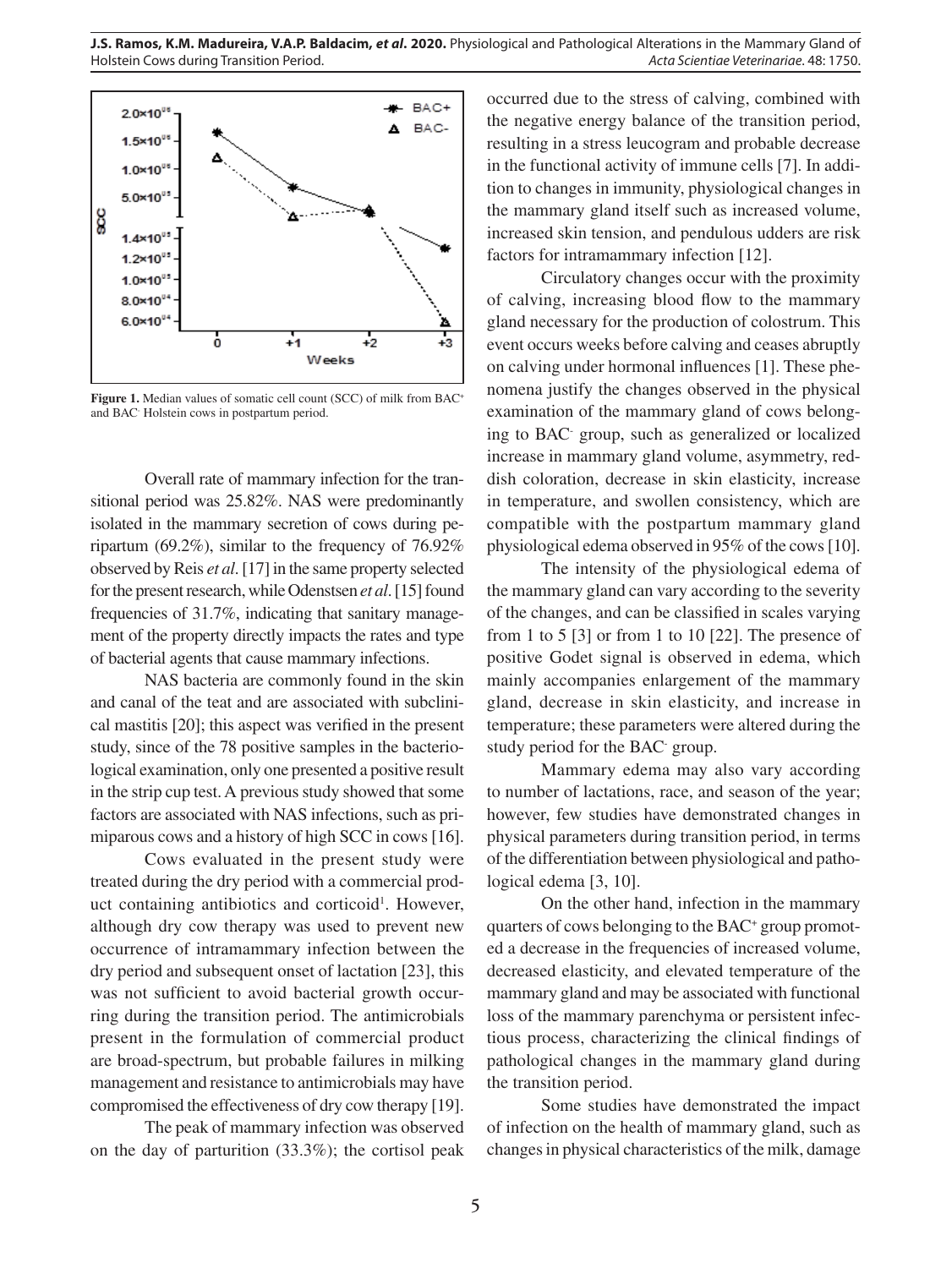**J.S. Ramos, K.M. Madureira, V.A.P. Baldacim,** *et al***. 2020.** Physiological and Pathological Alterations in the Mammary Gland of Holstein Cows during Transition Period. *Acta Scientiae Veterinariae*. 48: 1750.

to the mammary epithelial cells, and gene expression in these tissues [9,18]. Fundamental in the regulation of immune response, endothelial cells of mammary gland exert major changes in episodes of mammary infection, facilitating the passage of leukocytes and changing blood flow, factors that are directly associated with loss of mammary tissue [18]. Other impacts such as expression of genes in cases of infection of mammary gland have been studied, indicating that levels of expression depend on the duration of infection and type of bacteria [9].

Mammary quarters of the BAC<sup>+</sup> group presented higher percentages of positive reactions to CMT in weeks  $+1$  and  $+2$ , in addition to higher MSCC values. These milk test results show that the increases in these parameters are associated with the infection of the mammary gland, indicating differences between groups.

The result obtained for MSCC of colostrum in the present study  $(1.5 \times 10^6 \text{ cells} / \text{mL})$  differed from the values of  $0.88 \times 10^6$  cells / mL observed by Gomes *et al*. [6]. The status of mammary healthiness and bacterial infection rate were responsible for the observed differences.

MSCC was higher in the colostrum compared to weeks +1, +2, and +3. The decrease in the MSCC in the first week postpartum has also been reported by Mehrzad *et al*. [11]. In the present study, low milk cellularity between weeks  $+1$  to  $+3$  is compatible with the low rate of mammary infection observed in the respective weeks. Accumulation of leukocytes during the colostrogenesis process and desquamation of the epithelial lining cells of mammary gland may be responsible for the high cellularity of colostrum. However, as milking progresses, the elimination of these cells, bacteria, and cellular debris accumulated in the mammary secretion and a subsequent decrease in milk cellularity occur. Physiological changes in cellularity in the immediate postpartum compromise the use of the MSCC for the detection of mastitis [17].

In general, the BAC<sup>+</sup> group presented a lower percentage in the frequencies of increased volume, decrease elasticity, elevated temperature of the mammary gland, and higher value of CMT, MSCC, and bacterial infection rate compared to the BAC- group. These phenomena are probably related to the histological characteristics of the mammary tissue, associated with the chronic inflammatory process in the group of cows with mammary infection manifested during the transition period.

#### **CONCLUSIONS**

In this study we characterized physiological and pathological alterations in mammary gland and we observed during the physical examination higher frequencies of parameters such as generalized or localized alteration in volume, asymmetry, reddish coloration, decreased elasticity of the skin, increased temperature and swollen consistency in cows free of mammary infection and carriers of postpartum physiological edema. In the BAC<sup>+</sup> group, a lower frequency was observed for changes in volume, elasticity, and temperature, higher frequencies of samples positive for CMT test and higher cellularity, which are characteristics compatible with pathological alterations. This study contributes to the diagnosis of mastitis during the transition period through physical examination of the mammary gland and evaluation of its secretion.

#### MANUFACTURER

<sup>1</sup>MSD Animal Health, Boxmeer, Netherlands.

*Funding***.** This research was supported by grants from National Counsil for Cientific and Technological Development (CNPq; Project number 479381/2013).

*Ethical approval***.** The Animal Ethics Committee of the Faculty of Veterinary Medicine and Animal Science of the University of São Paulo - FMVZ/USP approved this research (protocol # 2767/2012).

*Declaration of interest***.** The authors report no conflicts of interest. The authors alone are responsible for the content and writing of paper.

#### **REFERENCES**

- **1 Barrington G.M., McFadden T.B., Huyler M.T. & Besser T.E. 2001.** Regulation of colostrogenesis in cattle. *Livestock Production Science*. 70(1): 95-104.
- **2 Brandon M., Watson D. & Lascelles A. 1971.** The mechanism of transfer of immunoglobulin into mammary secretion of cows. *Australian Journal of Experimental Biology and Medical Scienc*. 49: 613-623.
- **3 Dentine M.R. & McDaniel B.T. 1983.** Variation of edema scores from herd-year, age, calving month and sire. *Journal of Dairy Science*. 66(11): 2391-2399.